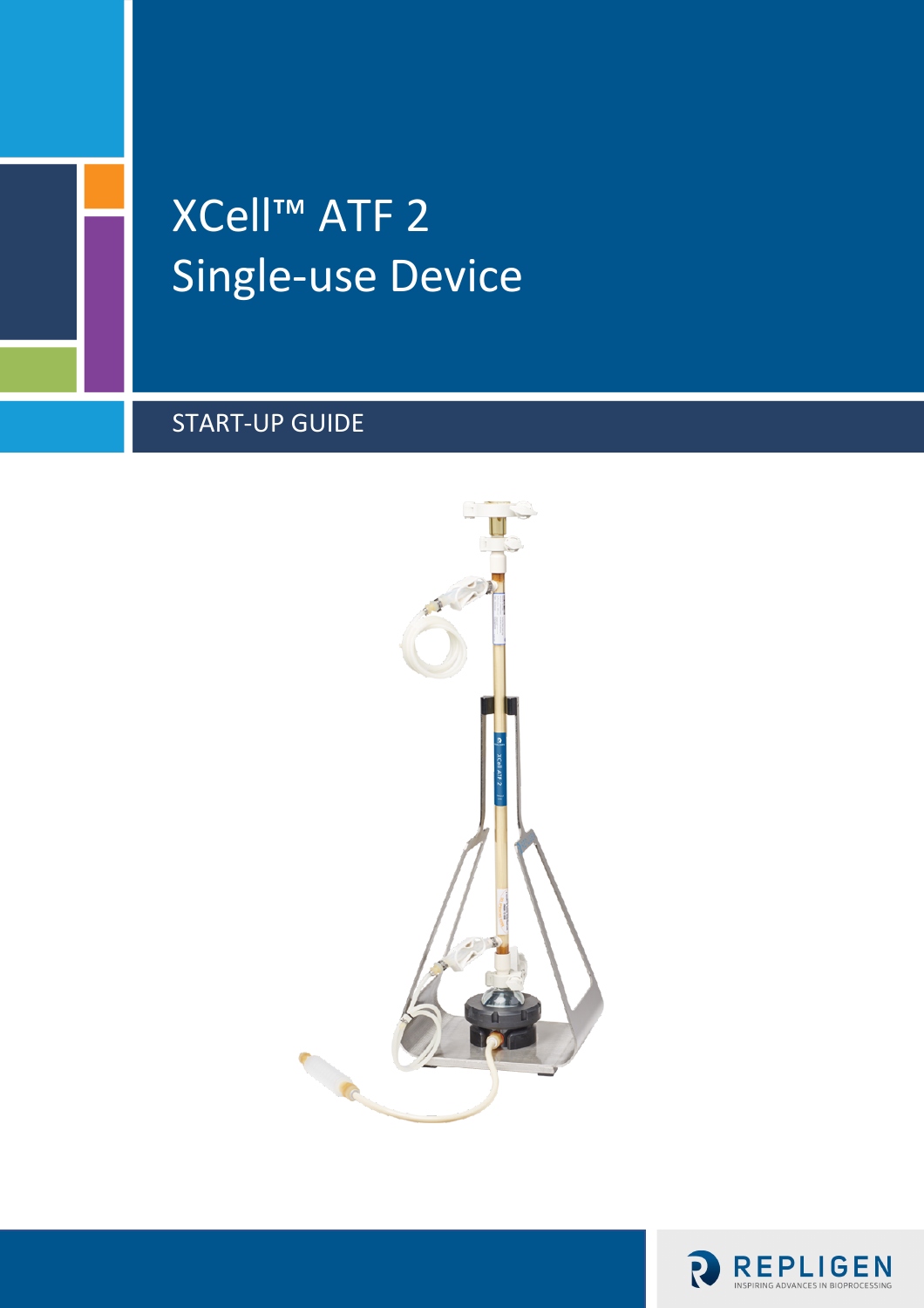The information contained in this document is subject to change without notice.

Repligen Corporation makes no warranty of any kind with regard to this material, including, but not limited to, the implied warranties of merchantability and fitness for a particular purpose.

Repligen Corporation shall not be liable for errors contained herein or for incidental or consequential damages in connection with the furnishing, performance, or use of this material.

No part of this document may be photocopied, reproduced, or translated to another language without the prior written consent of Repligen Corporation.

For further information, please contact Repligen Corporation at www.repligen.com.

©2019 Repligen Corporation. All rights reserved. The trademarks mentioned herein are the property of Repligen Corporation and/or its affiliate(s) or their respective owners.

**Customer Support [customerserviceUS@repligen.com](mailto:customerserviceUS@repligen.com)** +1-781-250-0111 (option 1)

**Repligen Corporation** 41 Seyon Street Building #1, Suite 100 Waltham, MA 02453 **www.repligen.com**

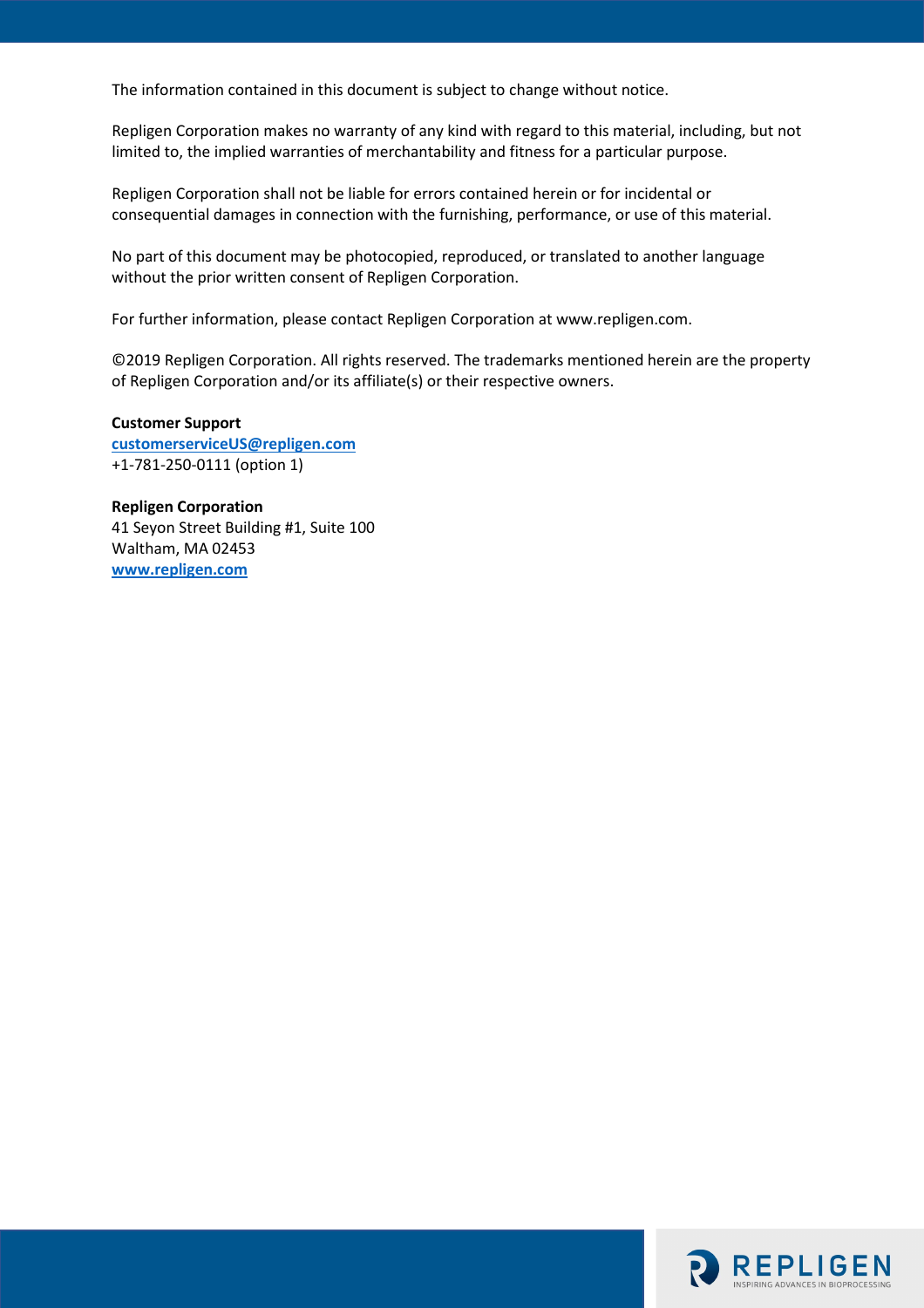#### **Contents**

| 1.         |  |
|------------|--|
| 2.         |  |
| З.         |  |
| 4.         |  |
| 5.         |  |
|            |  |
|            |  |
|            |  |
| 6.         |  |
| 7.         |  |
|            |  |
|            |  |
|            |  |
|            |  |
|            |  |
| 9.         |  |
| 10.        |  |
| <b>11.</b> |  |
|            |  |

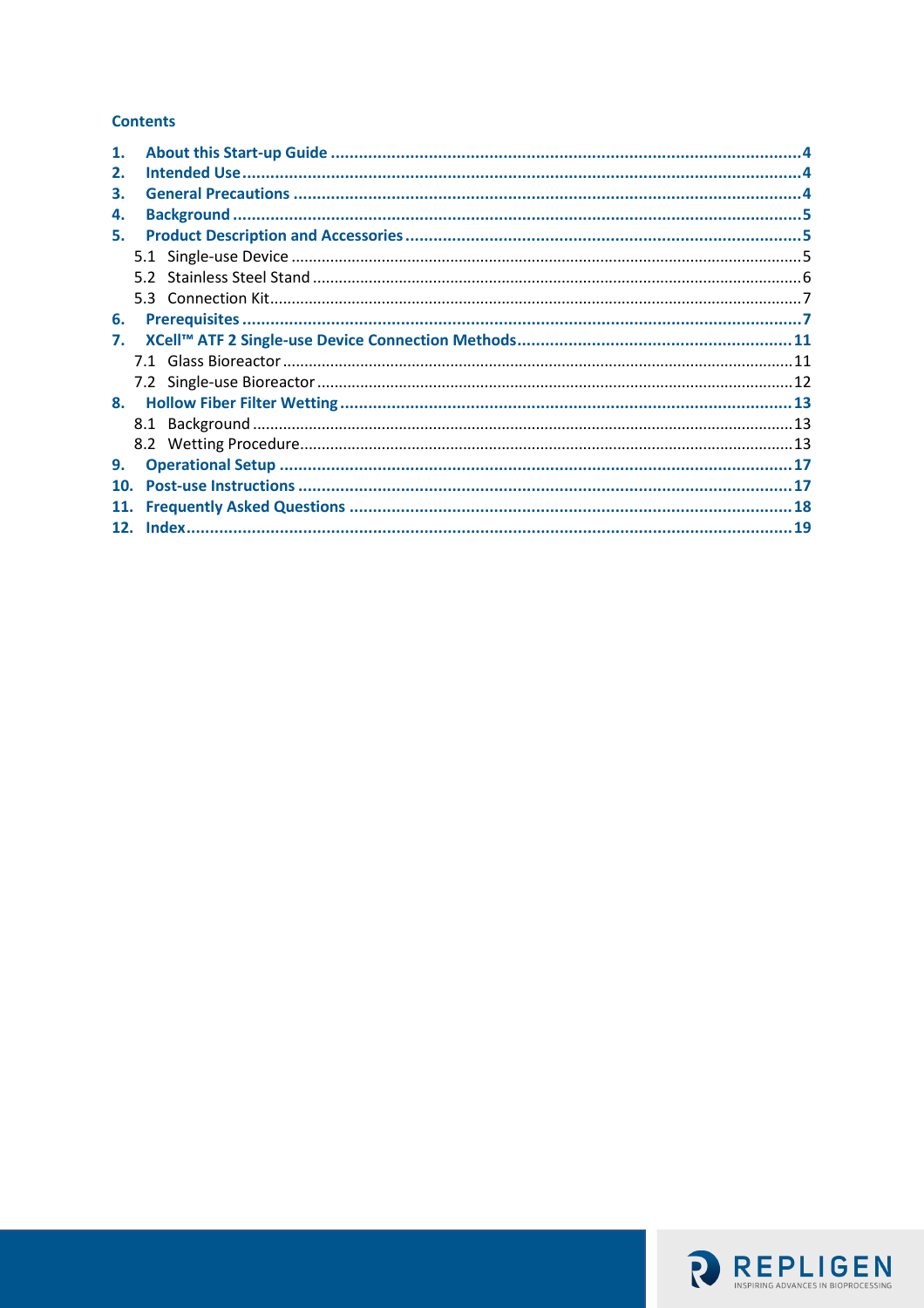#### **List of Tables**

#### **List of Figures**

| Figure 7.1 Setup of an XCell <sup>™</sup> ATF 2 Single-use Device with a Glass Bioreactor 11 |  |
|----------------------------------------------------------------------------------------------|--|
| Figure 7.2 Setup of an XCell™ ATF 2 Single-use Device with a Single-use Bioreactor  12       |  |
| Figure 8.1 Required Initial (Set-Up) Configuration for Wetting of the Device14               |  |
| Figure 8.2 Required Working Configuration for Online Wetting of the Device 15                |  |
| Figure 8.3 Configuration for Disconnecting the Collection Bag from the Device  16            |  |
| Figure 9.1 Final Operational XCell™ ATF 2 Single-use Device with a Bioreactor 17             |  |

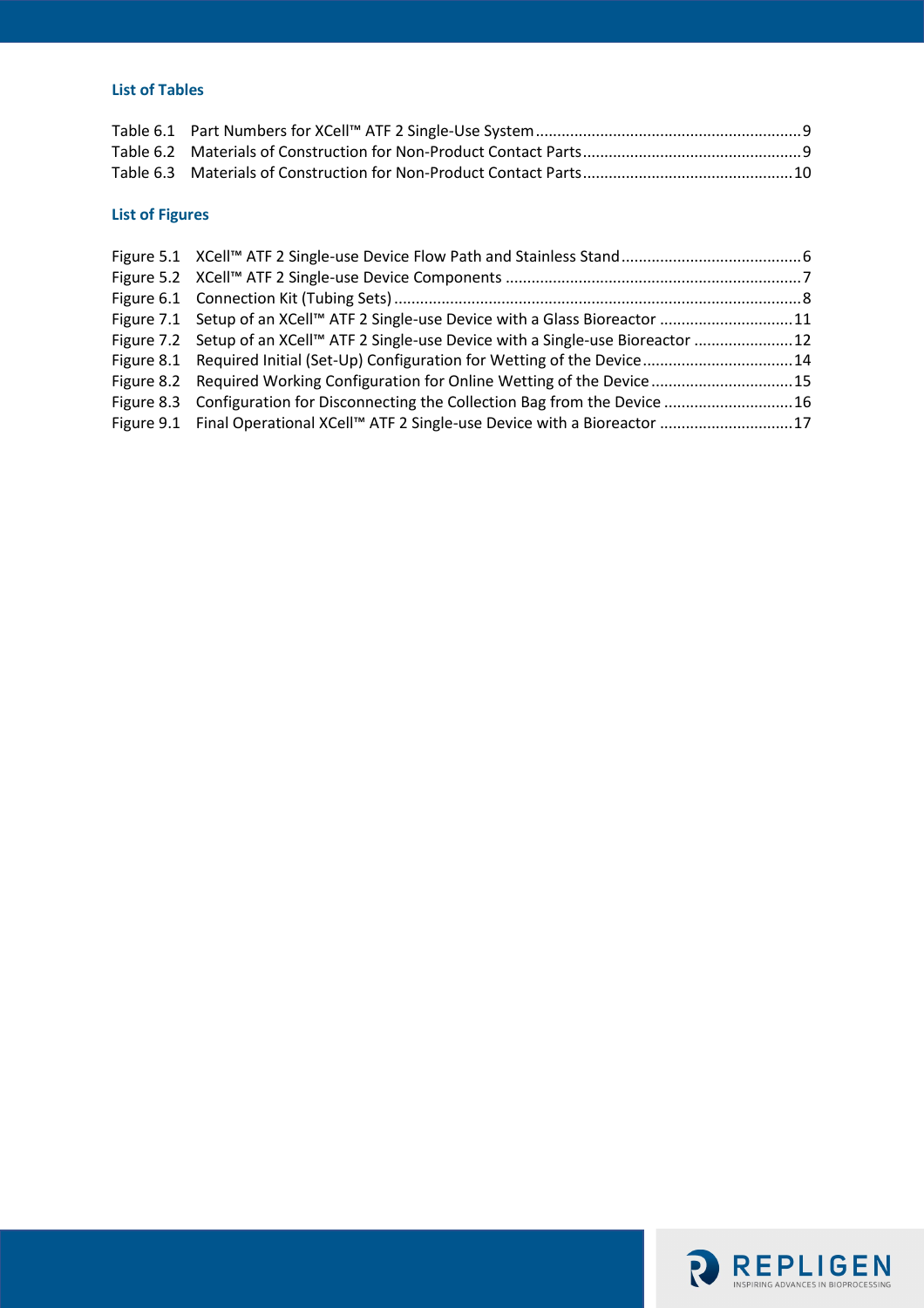#### **Abbreviations**

| A2B              | XCell™ ATF Device to Bioreactor Connection |
|------------------|--------------------------------------------|
| A <sub>2</sub> C | XCell™ ATF Device to Controller Connection |
| ABS              | Acrylonitrile Butadiene Styrene            |
| <b>ATF</b>       | <b>Alternating Tangential Flow</b>         |
| <b>DAC</b>       | Disposable Aseptic Connector               |
| LMH              | Liter meter sq. per hour                   |
| <b>LPM</b>       | Liter per Minute                           |
| <b>PES</b>       | Polyethersulfone                           |
| <b>PMMA</b>      | Poly (methyl methacrylate)                 |
| PS               | Polysulfone                                |
| <b>PVDF</b>      | Polyvinylidene Fluoride                    |
| SS               | <b>Stainless Steel</b>                     |
| SU               | Single-use                                 |
| <b>SUB</b>       | Single-use Bioreactor                      |
| TPE              | <b>Thermo Plastic Elastomer</b>            |
| WFI              | Water for Injection                        |

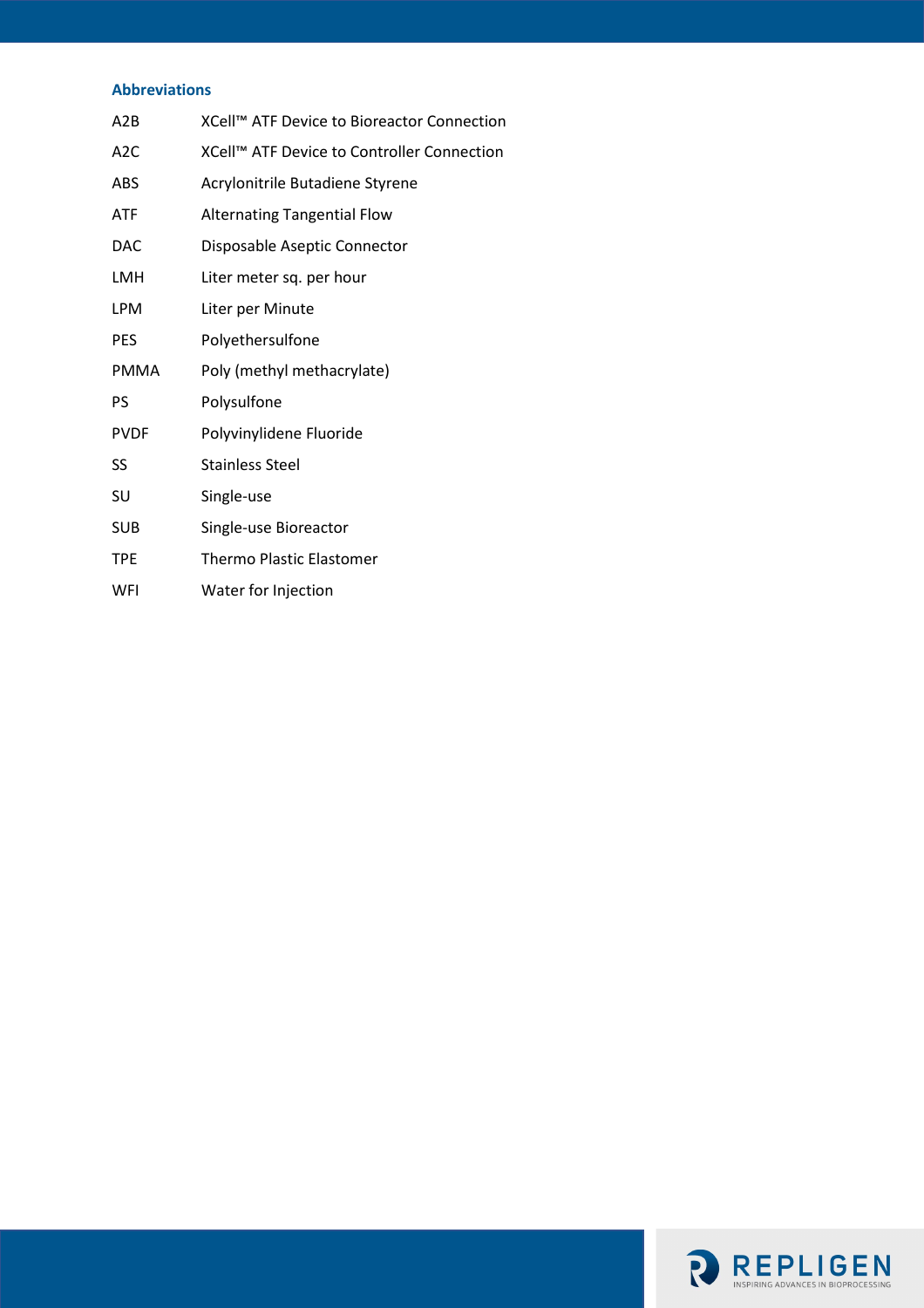#### <span id="page-5-0"></span>**1. About this Start-up Guide**

This Start-up Guide is for individuals who are planning to use the Repligen XCell™ ATF 2 Single-use Device for cell culture. Although this device is very similar to the XCell™ ATF 2 Stainless Steel Device, this guide provides advice on making the appropriate connections, preparing the device for use, and initiating the cell culture process, all while maintaining sterility throughout the fluid path.

After reading this document, you will be familiar with all system components and also be able to complete the appropriate connections and configure the system to support the intended process. This guide is not intended to provide guidance on the optimization of the XCell™ ATF 2 Single-use Device operation or to provide guidance on controlling the cell culture process.

#### <span id="page-5-1"></span>**2. Intended Use**

The XCell™ ATF 2 Single-use Device is intended to be used as a cell retention device to support a high cell density and high viability cell culture operation. The device is designed to enable linear scaling from XCell™ ATF 2 to XCell™ ATF 10 to support multiple scales of cell culture development. Although it is possible that the use of this device represents an initial step into this type of processing, it is assumed that similar processing with the XCell™ ATF 2 stainless steel system has been performed. Therefore, there is a presumption that the individuals following this guide are already skilled in the areas of aseptic technique, process scale fluid handling, interfacing the XCell™ ATF device with the bioreactor and the use of Repligen's XCell™ ATF C24 controller. Additional information on the use of XCell™ ATF systems can be found in the XCell™ ATF System with C24 Controller User Guide.

#### <span id="page-5-2"></span>**3. General Precautions**

The sterile connection between the XCell™ ATF 2 Single-use Device and the bioreactor is made by utilizing GE ReadyMate™ Disposable Aseptic Connectors (DACs). For wetting and installation, multiple, varying flow path configurations need to be established by clamping the tubes along the flow path.

It is important to use sterile technique when making sterile connections. Once the ReadyMate™ connections have been made, the supplied nylon tri-clamp should be installed to secure the aseptic connector assembly. Once the ReadyMate™ connector assembly is secured, there should be no concern for either liquid leakage or a possible introduction of contamination during the process. It is important to ensure the tubing pinch clamps are correctly positioned to establish the required and correct flow path. Since the pinch clamps can create significant force when crimped, causing the tubing to remain closed when the clamp is released, it is best to inspect the tubing carefully to ensure it is open, and if necessary, to massage or roll the tubing carefully to open it and reestablish flow.

The XCell™ ATF2 Single-use device is supplied pre-sterilized and only requires wetting with sterile cell culture media or WFI prior to use. There is no need to sanitize a device prior to use. The devices are designed to be single-use and are therefore not designed to be cleaned, sanitized and stored for repeat use. The device should not be exposed to high pH solutions, such as sodium hydroxide for extended time. Repligen advises not to expose the device to even dilute caustic solutions prior to

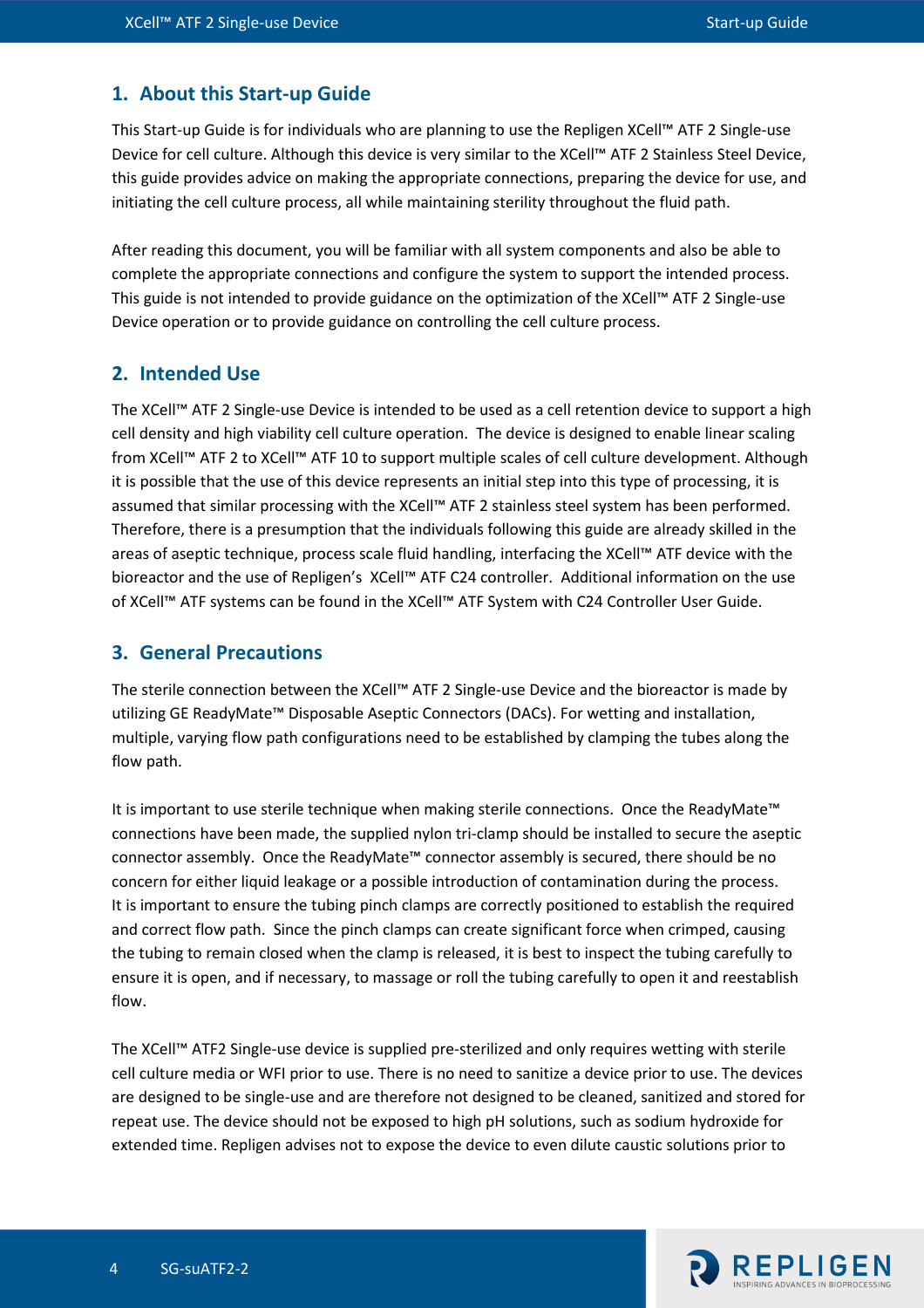use or for storage. If caustic is used for post use decontamination, the concentration should be limited to 0.1 N and the contact duration limited to one hour.

*Note: Refer to the XCell™ ATF C24 User Guide for controller related precautions.*

#### <span id="page-6-0"></span>**4. Background**

The XCell™ ATF 2 Single-use Device is a highly efficient cell retention device that features gentle diaphragm pumping action will low shear to avoid shear stress on the cells. This system is utilized in numerous cell culture applications including continuous bioprocessing (perfusion), N-1 perfusion for seed train optimization, high density cell banking and high yield harvest or clarification of fed-batch cultures.

The XCell™ ATF 2 System is also available in the original stainless steel format. Using the gammairradiated/pre-sterilized XCell™ ATF Single-use Device eliminates the need for autoclave procedures, enables faster implementation time, and reduces downtime between cell culture runs and reduces validation time and expense.

The XCell™ ATF 2 Single-use Device is supplied dry. It is recommended to pre-wet the device before use to ensure optimal hollow fiber filter performance. This document describes the installation procedure for the XCell™ ATF 2 Single-use Device and tubing sets.

#### <span id="page-6-1"></span>**5. Product Description and Accessories**

The XCell™ ATF 2 Single-use Device is supplied as a gamma irradiated/pre-sterilized device. The device should be placed in the stainless steel support stand, provided as an accessory, prior to use to ensure operational stability.

#### <span id="page-6-2"></span>**5.1 Single-use Device**

The XCell™ ATF 2 Single-use Device components consist of a diaphragm pump, GE ReadyMate™ DAC, and a hollow fiber filter cartridge fitted to the upper hemisphere of the diaphragm pump. The device contains five ports: top retentate port, flush/drain port, top permeate port, bottom permeate port and A2C (XCell™ ATF to Controller) port. All ports, except the A2C and top retentate ports, are supplied dead-ended with 1/8" I.D. PureWeld tubing, which is utilized to connect/replace harvest/media bags via tube welding. The A2C port at the lowest point on the pump base is connected to XCell™ C24 controller allowing pressurized air and vacuum to be delivered actuating the diaphragm according to the parameters established by the controller. The top retentate port is supplied dead-ended with GE ReadyMate™ DAC to make a sterile connection between the XCell™ ATF 2 Single-use Device and a bioreactor using A2B tubing set. Apart from A2C, all other four ports are liquid carrying lines which enable hollow fiber filter cartridge preparation and operation. Two ports are connected to the feed side of the cartridge and the other two ports are connected to the permeate cavity (see Figure 5.1). Typically, the top permeate port is used for harvesting purposes and the lower permeate port remains closed off throughout the process but could be aseptically connected to a pressure transducer to monitor the permeate pressure during the process. The hollow fiber cartridge used in the XCell™ ATF 2 Single-use Device is similar to the cartridge supplied with XCell™ ATF 2 stainless steel device. The spherical chamber at the base encompasses

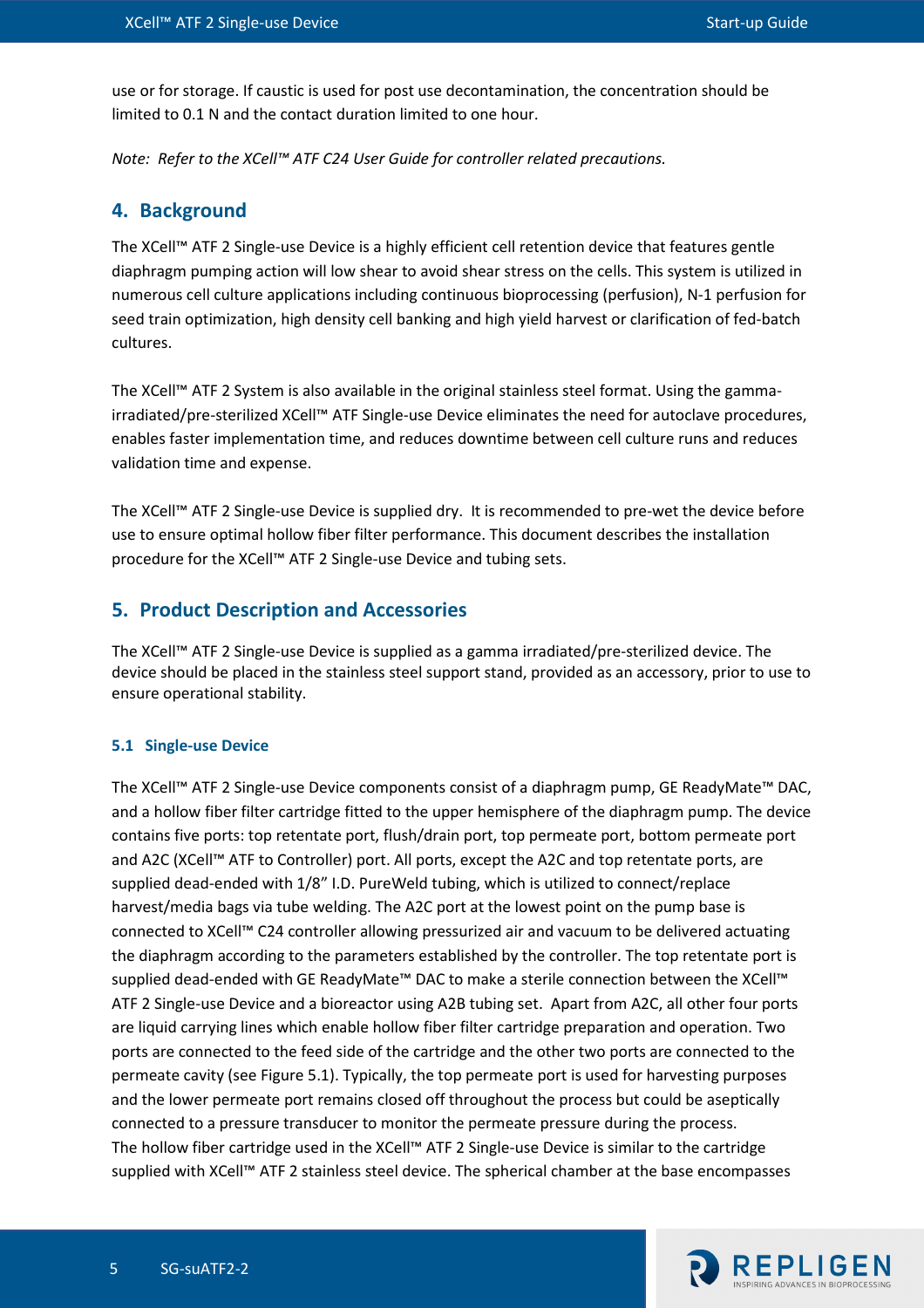the silicone diaphragm which moves up and down as a function of the pressurized air and vacuum flow on the bottom half of the sphere. The clear housing enables the viewing of the diaphragm movement. Figure 5.2 illustrates the components and materials of construction of the XCell™ ATF 2 Single-use Device.

#### <span id="page-7-0"></span>**5.2 Stainless Steel Stand**

To ensure stability during set-up and use, it is recommended that the device be placed in the stainless steel, reusable stand (see Figure 5.1). The stand features a ring to hold the bottom of the device securely and a snap ring to hold the hollow fiber filter housing near the top of the device. The device snaps into the stand with a single click. After use, the device can be easily removed from the stand. The stand is provided with a notch to orient and secure the A2C line. This feature also helps orient the entire device for efficient connectivity and easy access to all the ports.

#### *Note: The stainless steel stand and A2B tubing setup need to be ordered separately from the XCell™ ATF 2 Single-use Device.*

<span id="page-7-1"></span>

**Figure 5.1 XCell™ ATF 2 Single-use Device Flow Path and Stainless Stand**

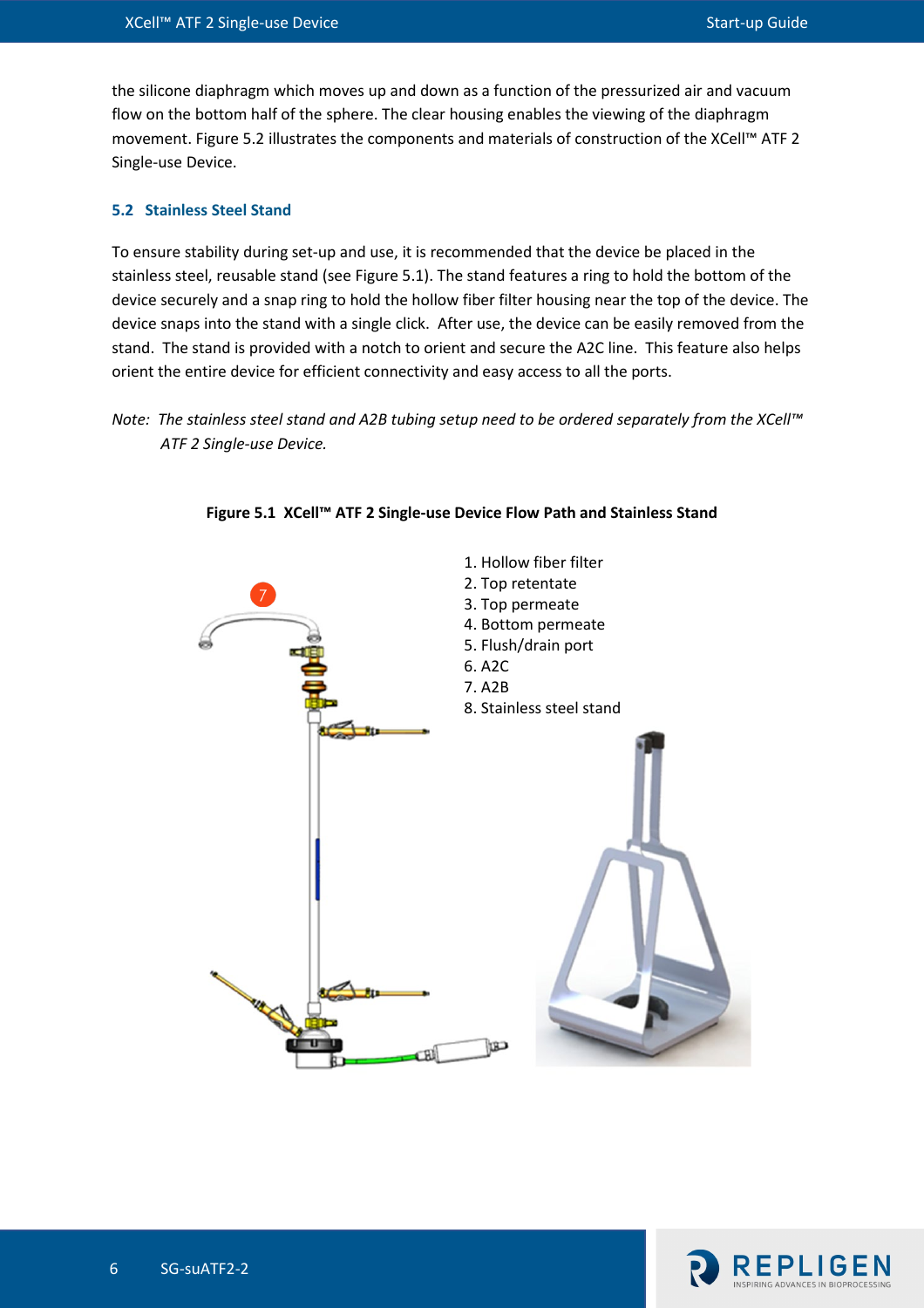<span id="page-8-2"></span>



- 1. Hollow fiber filter
- 2. Diaphragm pump
- 3. Pump closure ring
- 4. Hydrophobic filter
- 5. Weldable tubing
- 6. Sanitary clamps
- 7. Aseptic connector
- 8. Pinch clamps
- 9. Stainless steel stand

#### <span id="page-8-0"></span>**5.3 Connection Kit**

Excluding the top retentate port, all connection tubing elements are built-in with XCell™ ATF 2 Single-use Device and are designed to ensure proper XCell™ ATF 2 Single-use Device functioning. Each tubing element is made of silicone and has a PureWeld ending, which is utilized to connect/replace harvest bags during wetting procedure and perfusion processes. In addition, the tubing elements are also equipped with pinch clamps that can be used to isolate different fluid paths during the device set-up. Connection methods for XCell™ ATF 2 single-use device and bioreactor using the A2B tubing are described in Section 7.

#### <span id="page-8-1"></span>**6. Prerequisites**

The following equipment (not supplied with the device) are also required to operate the XCell™ ATF 2 Single-use Device:

- a. For XCell™ ATF 2 Single-use Device
	- i. An operational, calibrated XCell™ ATF C24 controller, connected to the required air pressure and vacuum pressure sources.
	- ii. A GE ReadyMate™ DAC with mini TC fitting for making connection between XCell™ ATF 2 Single-use Device and a bioreactor.
- b. For Permeate (Harvest) Flow
	- i. A variable speed peristaltic pump capable of supporting flow rates in the range of 1- 50 ml/min depending on the bioreactor working volume and perfusion rate.
	- ii. A sterile tube welder capable to create an aseptic connection between two tubing elements size 16 (I.D. 1/8" and O.D. 1/4").
	- iii. A minimum length of 1/8" I.D. weldable tubing on harvest bag. It is recommended that the permeate line be sterilized via gamma irradiation or autoclaving prior to use.
- c. For Wetting process

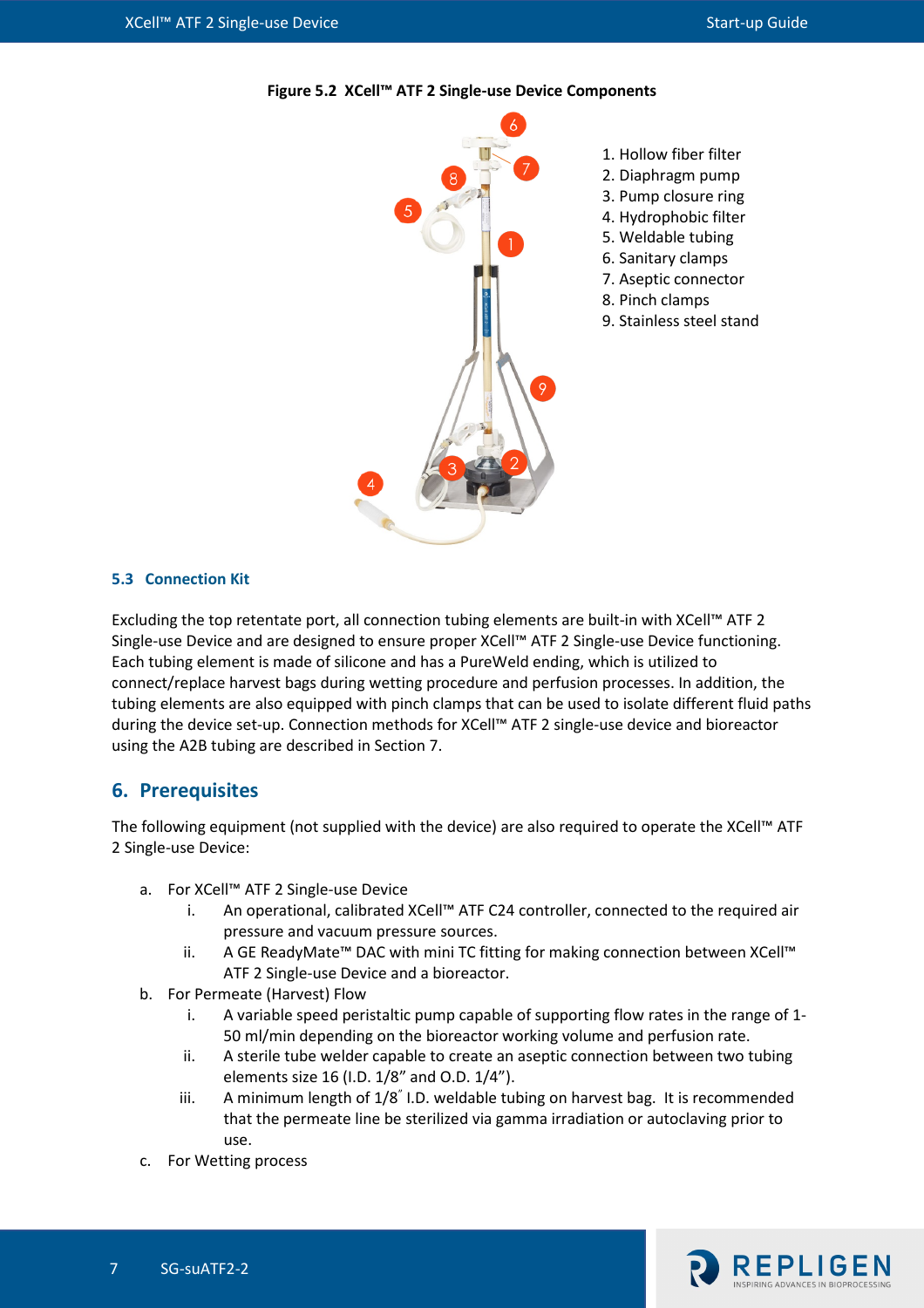- i. A sterile 3L container or bag that is fitted with an appropriate length of 1/8" I.D. weldable tubing.
- ii. A variable speed peristaltic pump with a flow capacity of 100-200 mL/min, and able to accommodate the tubing IDs configured on the 3L container.

<span id="page-9-0"></span>



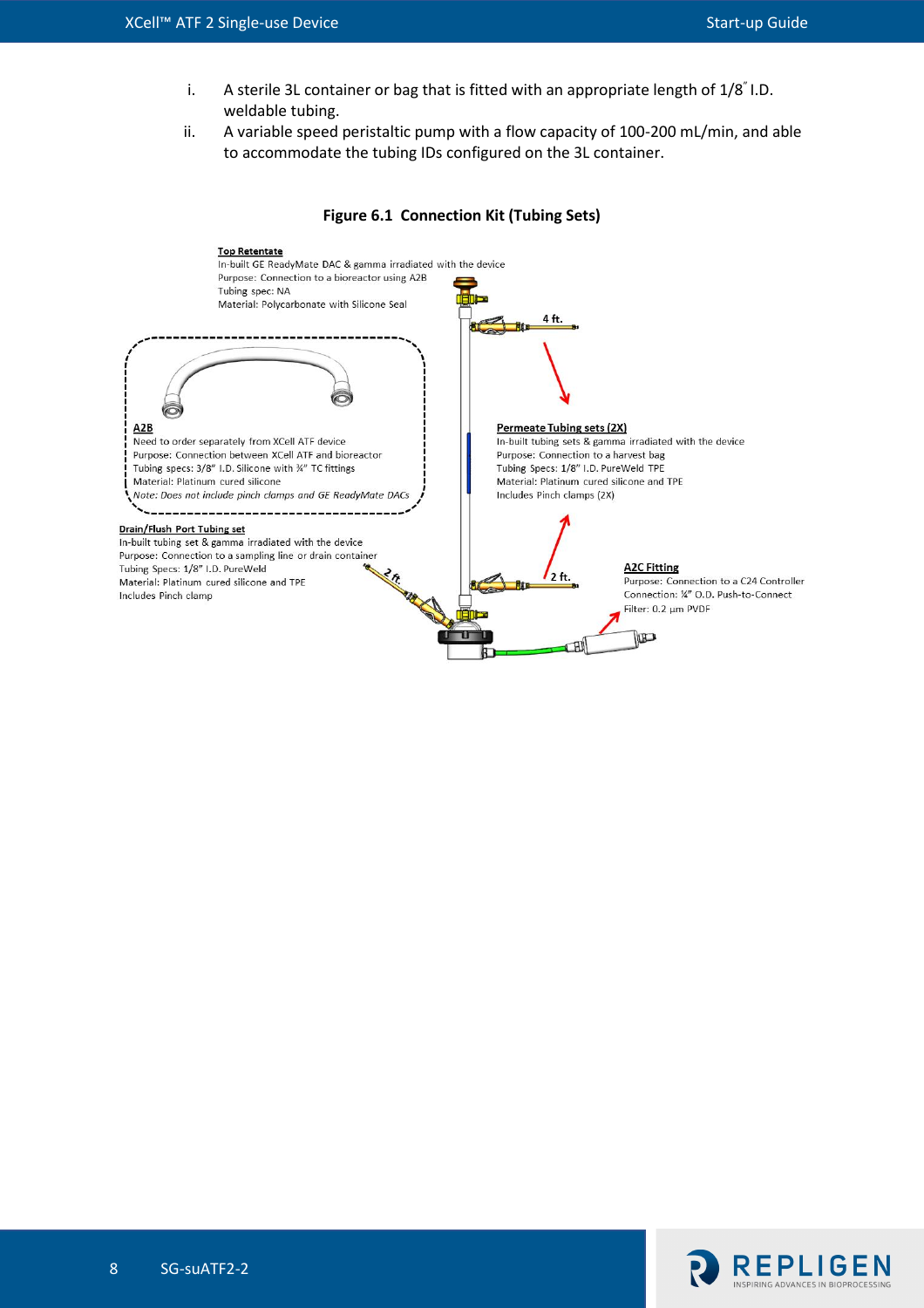## <span id="page-10-0"></span>**Table 6.1 Part Numbers for XCell™ ATF 2 Single-Use System**

| <b>Repligen PN</b>             | <b>Description</b>                                                                                |
|--------------------------------|---------------------------------------------------------------------------------------------------|
| suATF 2-G02PS                  | XCell™ ATF 2 Single-use Device, 0.2µm PS                                                          |
| suATF 2-S02PES                 | XCell™ ATF 2 Single-use Device, 0.2µm PES                                                         |
| <b>SUATF 2-STD</b>             | XCell™ ATF 2 Single-use Stand.                                                                    |
| TU:S-3/4X14                    | A2B (For XCell™ ATF 2)                                                                            |
| TC:DIP-10/250<br>TC:DIP-10/450 | DIP tube (Length: 250 mm)<br>DIP tube (Length: 450mm)                                             |
| $HP:APP-M19$                   | M19 (12mm) headplate compression fitting for Applikon vessel                                      |
| HP:APP-M26                     | M26 (19mm) headplate compression fitting for Applikon vessel                                      |
| HP:BBI-M26                     | M26 (19mm) headplate compression fitting for Sartorius/BBI vessel                                 |
| <b>HP:PG13.5</b>               | M19 (12mm) headplate compression fitting for any PG13.5 entry standard for most<br>glass reactors |
| <b>HP:PG13.5</b>               | M19 (12mm) headplate compression fitting for any PG13.5 entry standard for<br>Millipore Cellready |

#### <span id="page-10-1"></span>**Table 6.2 Materials of Construction for Non-Product Contact Parts**

| <b>Product Contact Part</b>          | <b>Materials of Construction</b>                                                 |
|--------------------------------------|----------------------------------------------------------------------------------|
| Hollow fiber filter housing and pump | Polycarbonate                                                                    |
| Adhesive                             | Poly(methyl methacrylate) (PMMA)                                                 |
| <b>Tubing</b>                        | Platinum Cured Silicone, PureWeld XL TPE, PVDF Reducer, and<br>Nylon Plug        |
| GE ReadyMate <sup>™</sup> DAC        | Polycarbonate with Silicone Seal                                                 |
| <b>Hollow Fiber Cartridge</b>        | PES Membrane - Polyethersulfone, Polysulfone, Polyurethane,<br>and Polypropylene |
|                                      | PS Membrane - Polysulfone, Polyethylene, Epoxy, and<br>Polypropylene-            |
| Gaskets and Diaphragm                | Silicone                                                                         |
| Hollow fiber filter housing and pump | Polycarbonate                                                                    |

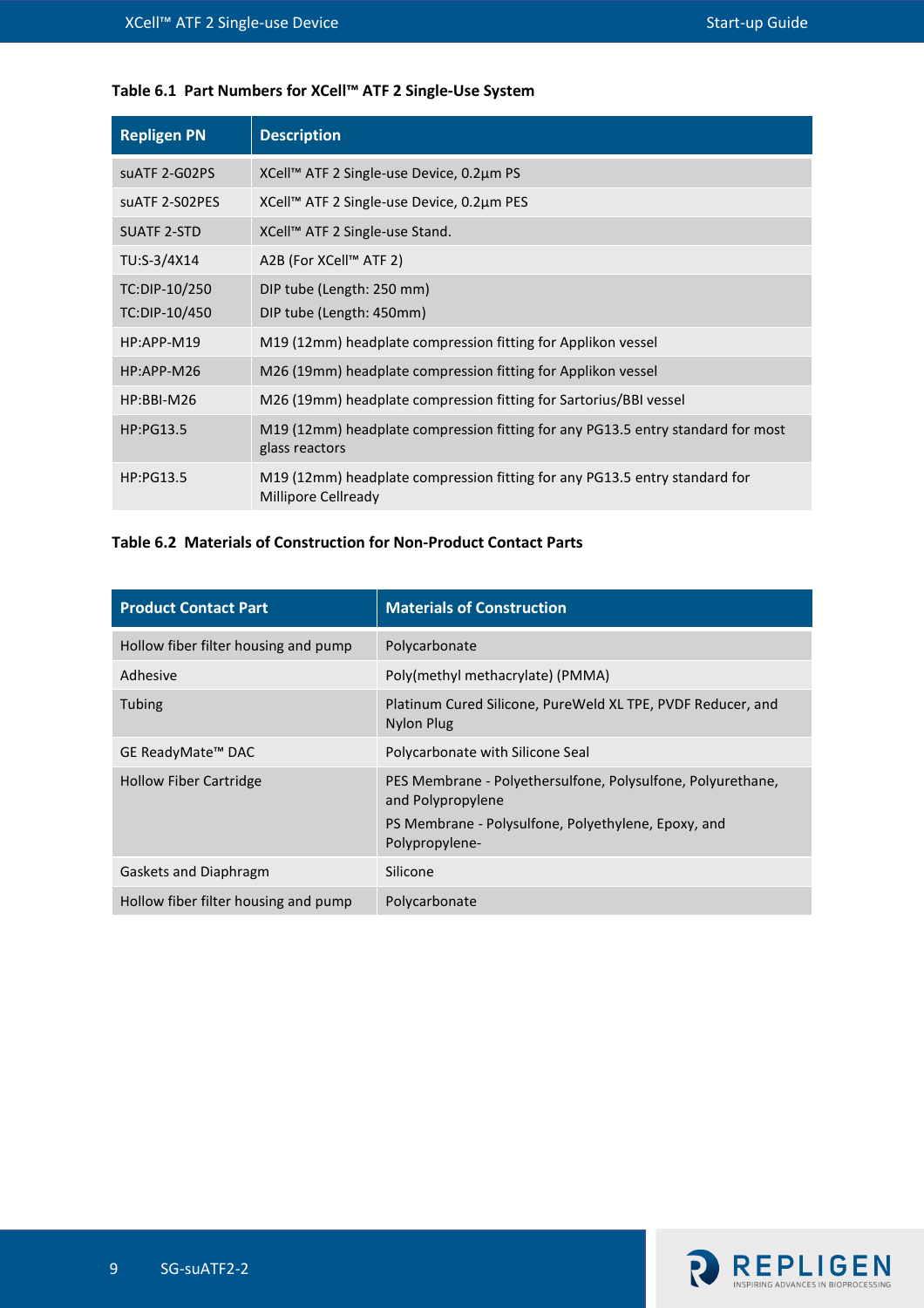#### <span id="page-11-0"></span>**Table 6.3 Materials of Construction for Non-Product Contact Parts**

| Part                     | <b>Material</b>                 |
|--------------------------|---------------------------------|
| <b>Sanitary Clamps</b>   | Glass-Filled Nylon              |
| Pinch Clamps             | Polyester                       |
| Tie Wraps                | <b>Nylon</b>                    |
| <b>Tubing Clamps</b>     | Stainless Steel                 |
| <b>Pump Closure Ring</b> | Acrylonitrile Butadiene Styrene |
| Stand                    | ABS, SS                         |

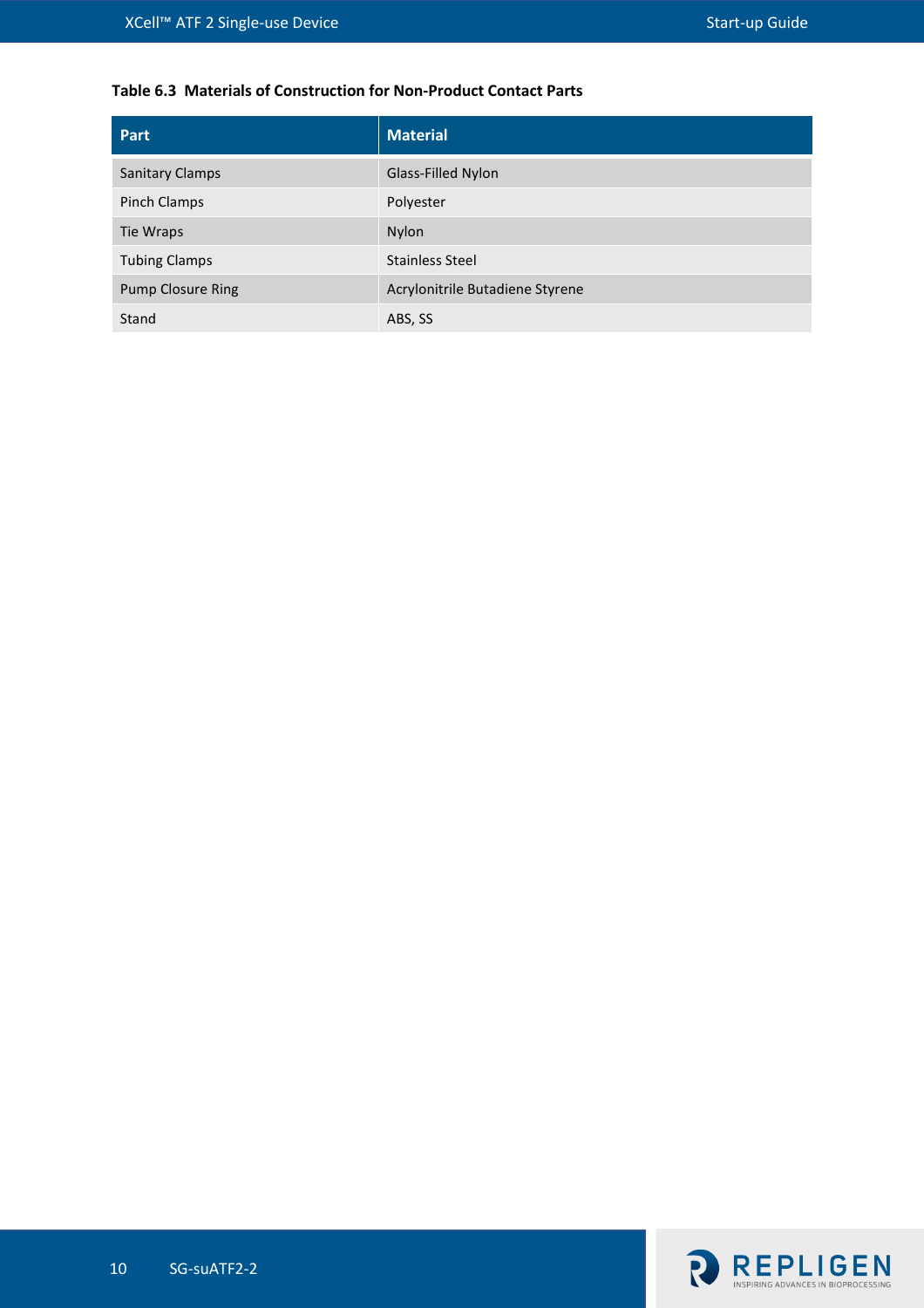# <span id="page-12-0"></span>**7. XCell™ ATF 2 Single-use Device Connection Methods**

The following schematics illustrate the connection methods of XCell™ ATF 2 Single-use Device to glass bioreactors and single-use bioreactors.

#### <span id="page-12-2"></span><span id="page-12-1"></span>**7.1 Glass Bioreactor**



#### **Figure 7.1 Setup of an XCell™ ATF 2 Single-use Device with a Glass Bioreactor**

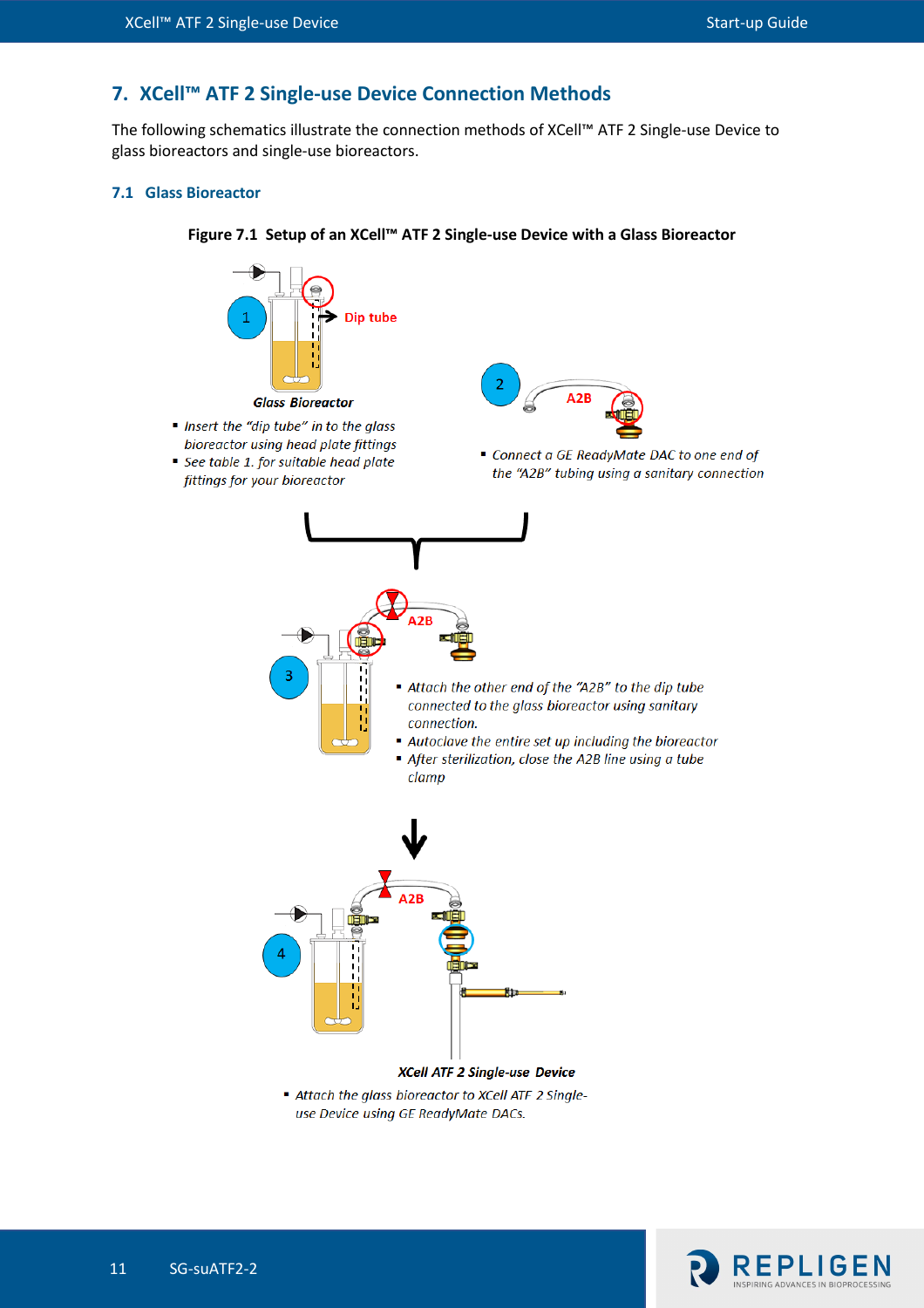#### <span id="page-13-1"></span><span id="page-13-0"></span>**7.2 Single-use Bioreactor**

#### **Figure 7.2 Setup of an XCell™ ATF 2 Single-use Device with a Single-use Bioreactor**



Attach the other end of A2B to XCell ATF 2 Single-use Device using GE ReadyMate DACs

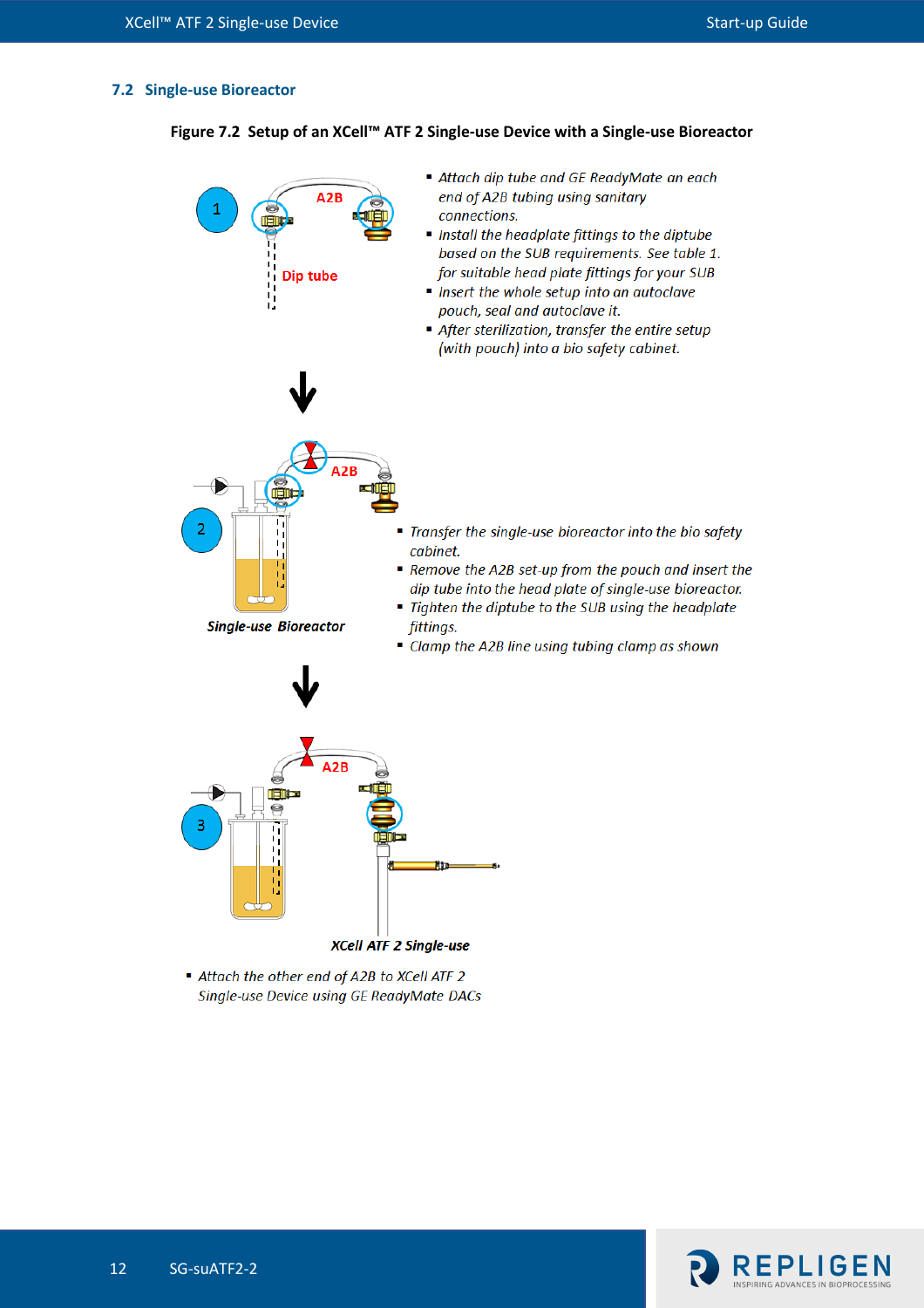### <span id="page-14-0"></span>**8. Hollow Fiber Filter Wetting**

#### <span id="page-14-1"></span>**8.1 Background**

The XCell™ ATF 2 Single-use Device is supplied in a dry condition and has not been pre-wetted or flushed. Wetting of the hollow fiber filter in the device is recommended to ensure robust performance. A minimum of 2.5L of WFI water or sterile cell culture media is required to properly wet the hollow fiber filter. The sterile wetting solution should be filled into the bioreactor connected to the XCell™ ATF 2 Single-use Device. An empty sterile 3L container or bag, configured with size 16 (1/8" I.D.) weldable tubing is required for collecting the wetting solution from the hollow fiber filter permeate side during the wetting procedure.

#### <span id="page-14-2"></span>**8.2 Wetting Procedure**

The XCell™ ATF 2 Single-use Device wetting procedure is executed with the device connected to a bioreactor that contains sterile cell culture media (pre-inoculation). This method utilizes the XCell™ ATF C24 Controller to generate the pump action to wet the hollow fiber filter.

- a. Prepare the bioreactor as required for the cell culture process. The bioreactor must contain minimum of 2.5L sterile cell culture media and be cell free (pre-inoculation) for use in wetting. The device wetting should be executed prior to the bioreactor being inoculated.
- b. Set up the XCell™ ATF 2 Single-use Device by setting the device into the stand (the stand is not shown in Figure 6.1 for better visualization of the tubing pieces).
- c. Prior to connecting the device to the bioreactor, ensure that pinch clamps on all tubing sets including A2B are clamped as shown in Figure 8.1.
- d. Connect the device to the bioreactor by linking the GE Readymate™ connectors on the A2B tubing set and the XCell™ ATF 2 Single-use Device (Connection methods are described in section 7)
	- i. For an overview of the required sterile connections, please refer to the GE ReadyMate™ connector installation video[https://www.youtube.com/watch?v=A1jl8IPaIOI.](https://www.youtube.com/watch?v=A1jl8IPaIOI)
	- ii. Remember to install a tri-clamp on a linked GE ReadyMate™ connector to ensure proper connection and integrity to the required operating pressures.
- e. Prepare an empty 3L sterile container or bottle fitted with an appropriate length of 1/8" I.D. weldable tubing.
- f. Using the sterile welder, connect the 3L sterile container to the top permeate of XCell™ ATF 2 Single-use Device tubing segment as shown in Figure 8.2.

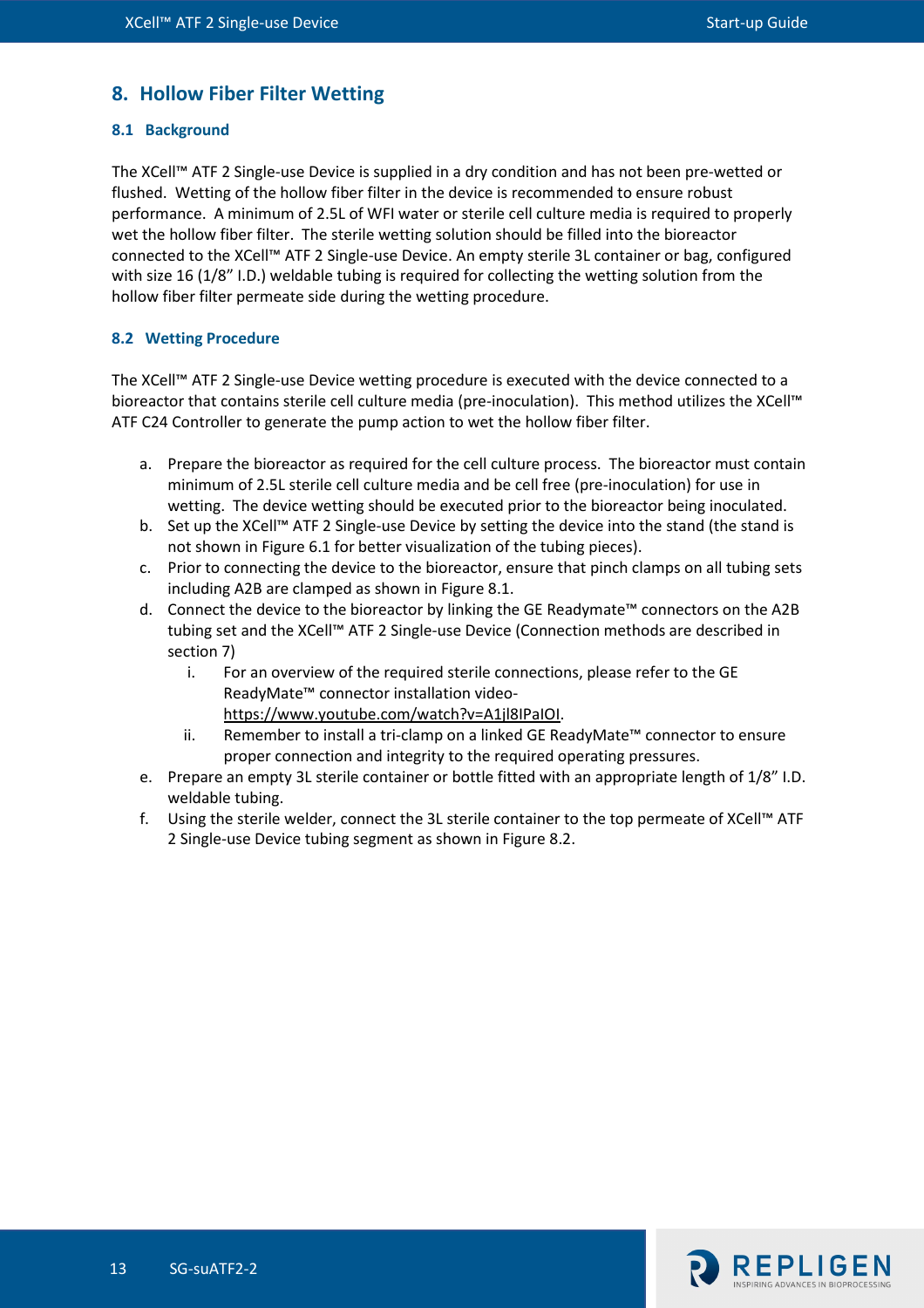

<span id="page-15-0"></span>**Figure 8.1 Required Initial (Set-Up) Configuration for Wetting of the Device**

- g. Remove the clamp from the A2B tubing segment such that the line between the bioreactor and the device is open.
- h. Now connect the ATF device to C24 Controller via the A2C connection. Refer to the XCell™ ATF C24 User Guide for additional instructions on the operation of the XCell™ ATF.
- i. Start the XCell™ ATF pump from the C24 controller at a flow rate of 0.9 LPM (P and E) and let it run for few minutes until all air bubbles disappear.
- j. After equilibration, remove the pinch clamp on the top permeate port and immediately start the top permeate pump at a flow rate 160mL/min.
- k. Collect at least 2.5L of wetting solution in the top permeate collection container, see Figure 8.2.

*Note: It is recommended to perform this process for more than 15 minutes to properly wet the hollow fiber filter.*

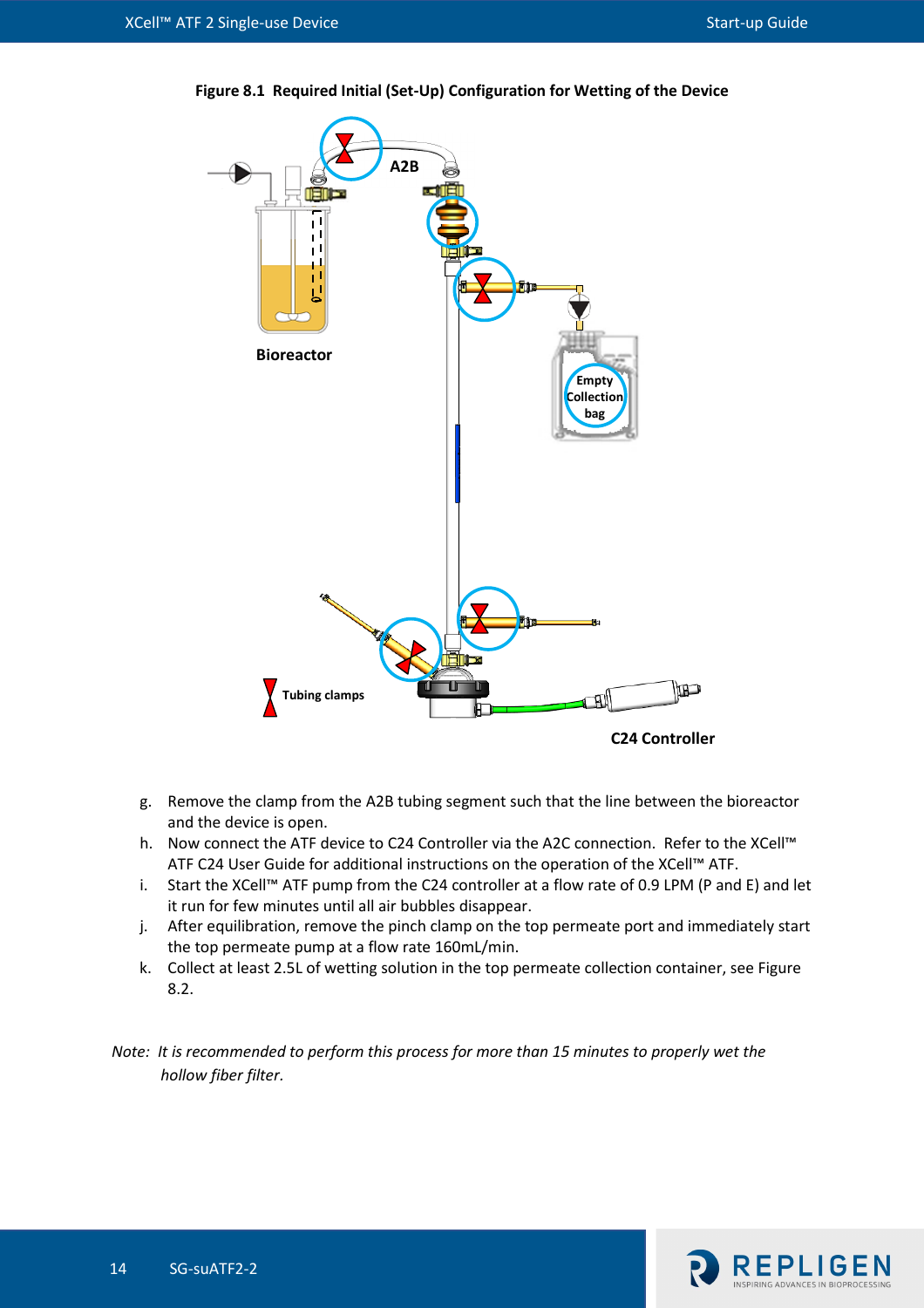

<span id="page-16-0"></span>**Figure 8.2 Required Working Configuration for Online Wetting of the Device**

- l. After completion of the wetting process, stop the permeate pump and then the XCell™ ATF pump. Clamp the A2B tubing line and replace the collection container with a harvest bag by using a sterile welder as shown in Figure 8.3.
- *Note: The media from the wetting bags can be used to determine the sterility of the XCell™ ATF Single-use Device.*
	- m. The remaining solution inside the device can be left as-is, until the bioreactor is ready for the perfusion process.

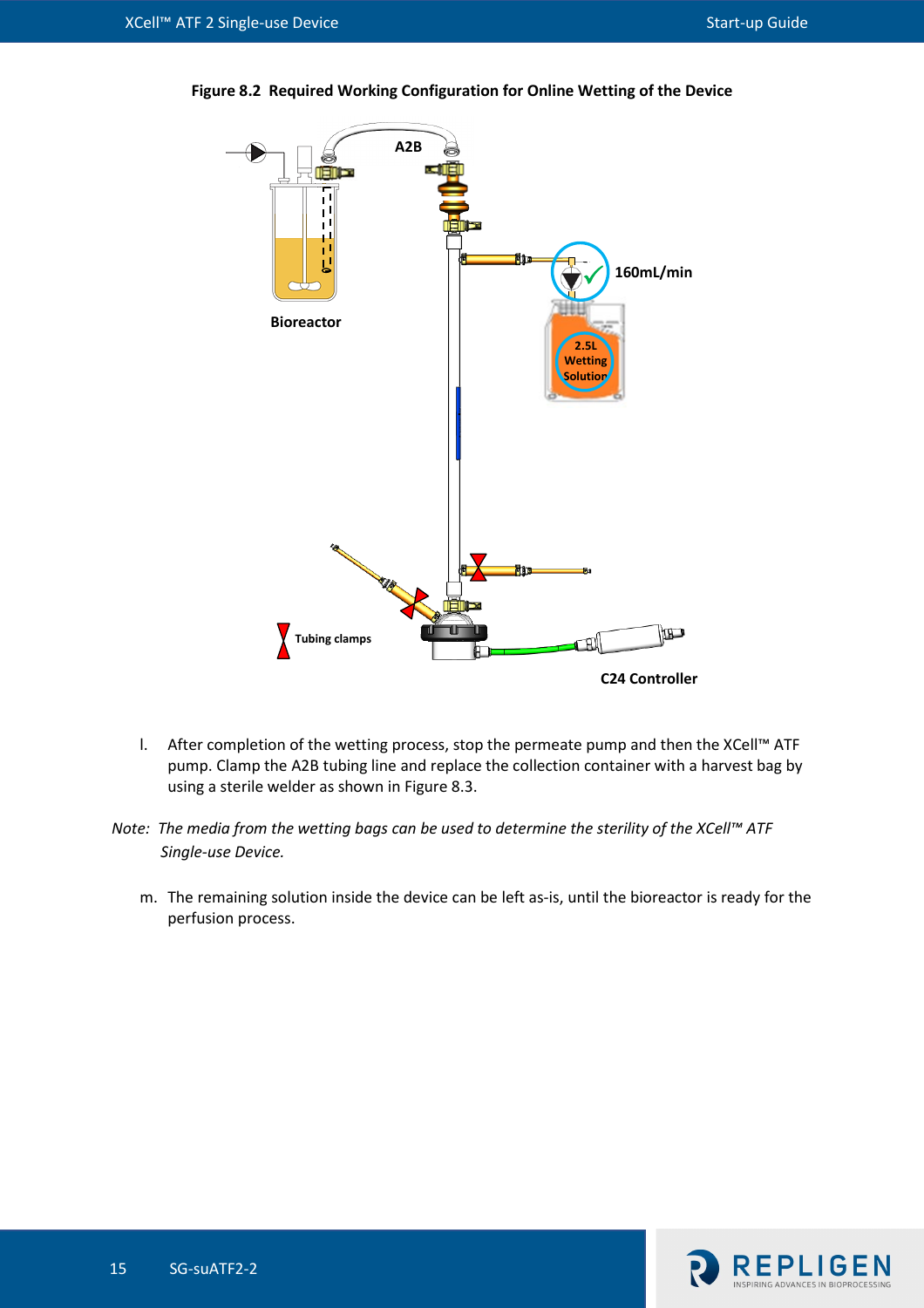

<span id="page-17-0"></span>**Figure 8.3 Configuration for Disconnecting the Collection Bag from the Device**

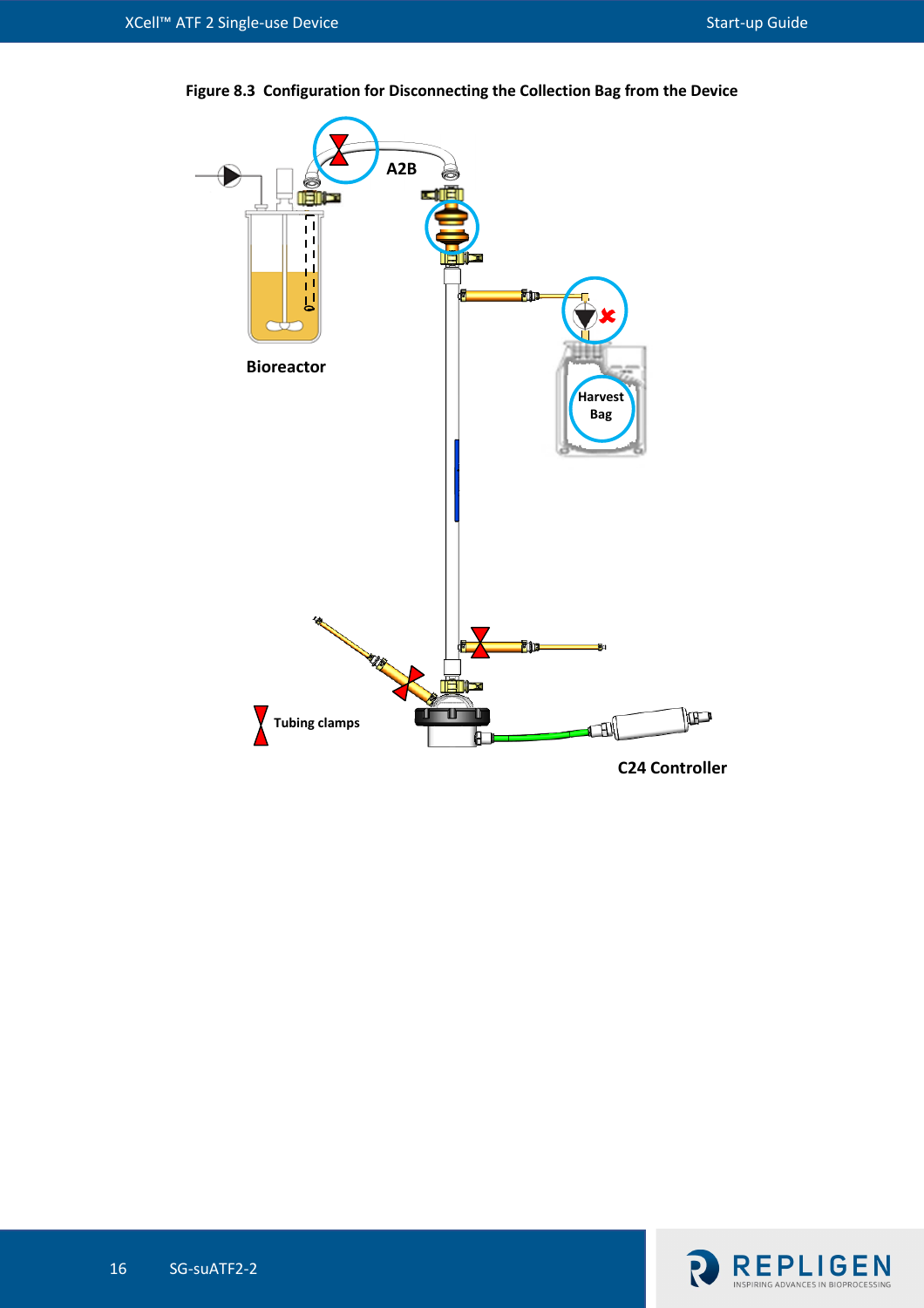# <span id="page-18-0"></span>**9. Operational Setup**

Figure 9.1 illustrates the final, operational setups of the XCell™ ATF 2 Single-use Device with stainless steel or single-use bioreactors. The configuration of the tubing clamps is critical to proper operation and to maintain system sterility.



<span id="page-18-2"></span>

#### <span id="page-18-1"></span>**10. Post-use Instructions**

After completion of a cell culture process using the XCell™ ATF 2 Single-use Device, use the following instructions to discard the device.

- a. Stop the permeate pump and disconnect the harvest bag in a sterile manner.
- b. Turn off the XCell™ C24 controller to stop the pump action and disconnect the XCell™ ATF 2 Single-use Device from the controller using A2C line.
- c. Clamp the A2B and top permeate tubing lines using pinch clamps.
- d. Prepare an empty bag or a container (1L) fitted with an appropriate length of 1/8" I.D. tubing. Connect the empty bag/container to the flush port.
- e. Disconnect the A2B from the bioreactor and unclamp A2B and permeate tubing lines by removing the pinch clamps.

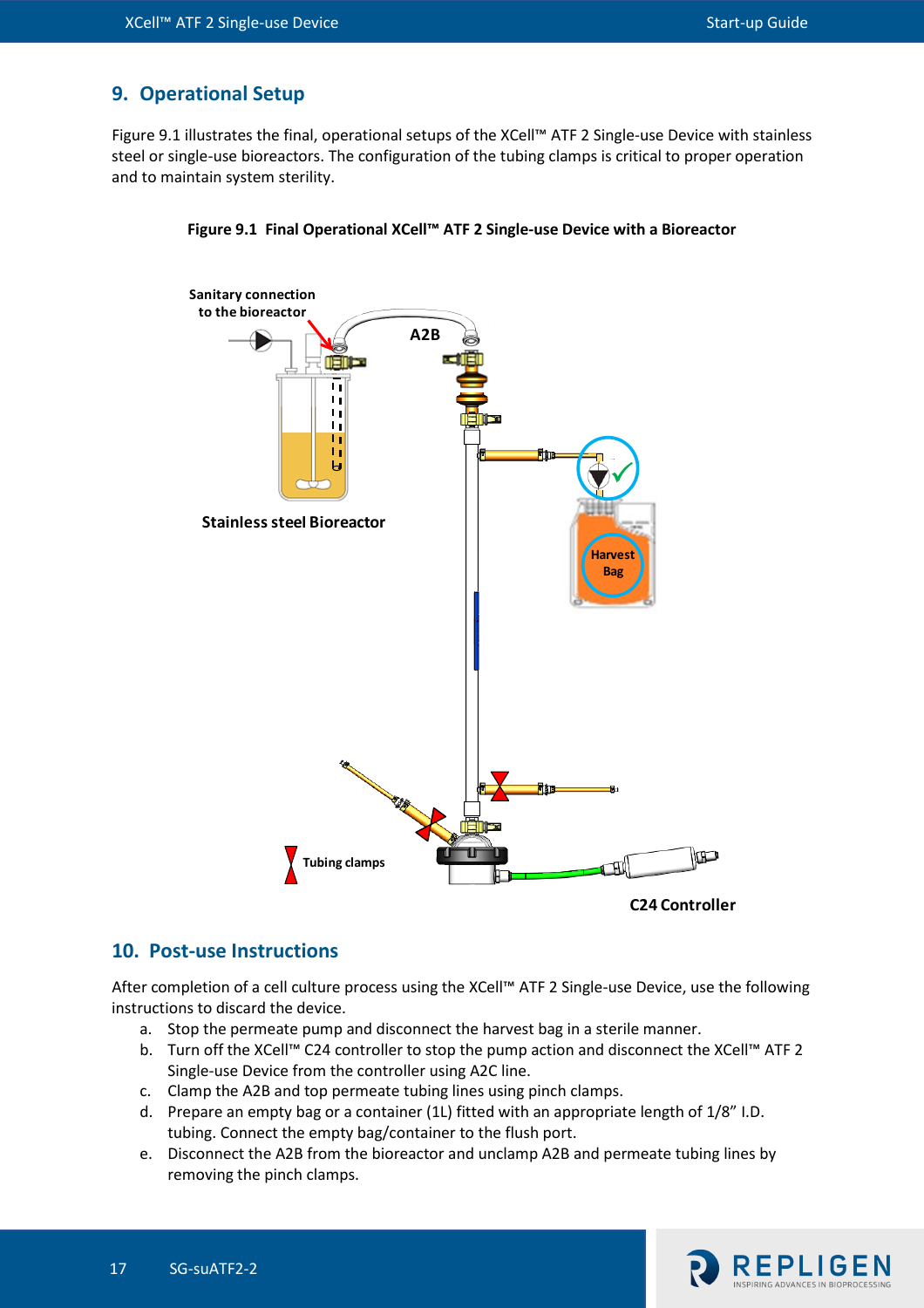f. Immediately begin the draining of cell culture solution through the Flush/Drain port in to the bag/container.

*Note: The device may need to be tilted in order to drain the cell culture solution from the diaphragm pump.*

g. After draining, stop the pump and disconnect the bag from the device. Now the device is ready to be discarded by following proper waste disposable codes.

#### <span id="page-19-0"></span>**11. Frequently Asked Questions**

#### **What do I do if a leak is detected during the wetting procedure?**

Each individual device is pressure tested at 25psi to ensure the integrity of the entire assembly. However, if a leak is detected during wetting process, immediately stop the XCell™ ATF pump and identify the location of the leak. Please ensure that the pinch clamps are appropriately installed at proper locations. Clamping at wrong locations during wetting procedure pressurizes the device and may result in leakage. If no faults were found in setup, please contact a local Sales Manager or customer service for further support.

#### **How do I ensure the sterility of an XCell™ ATF 2 Single-use Device?**

The wetting solution collected from wetting procedure can be incubated in a shake flask at 37°C for 24 hours to assess the sterility of a device.

#### **How long can the XCell™ ATF 2 Single-use Device be stored in a wet condition before using it for perfusion process?**

After completing the wetting procedure, all the tubing segments including the A2B must be closed using pinch clamps. The device can be stored in a wet condition for one week before initiating the perfusion process.

#### **Does the XCell™ ATF 2 Single-use Device perform similarly to XCell™ ATF 2 Stainless Steel Device?**

Yes, the hollow fiber filter used in the XCell™ ATF 2 Single-use Device is the same follow fiber filter used in the XCell™ ATF 2 stainless steel systems. In addition, the diaphragm pump configuration (size, volume and silicone diaphragm) is the same for the XCell™ ATF 2 Single-use and stainless steel devices. Only the materials of construction differ. Lastly, both devices are operated using the same XCell™ ATF C24 controller. For comparison purposes, perfusion cultures were also performed on single-use and stainless steel devices. Results suggest that there is no difference in cell growth, viability, achievable cell density and protein production profiles between the two devices.